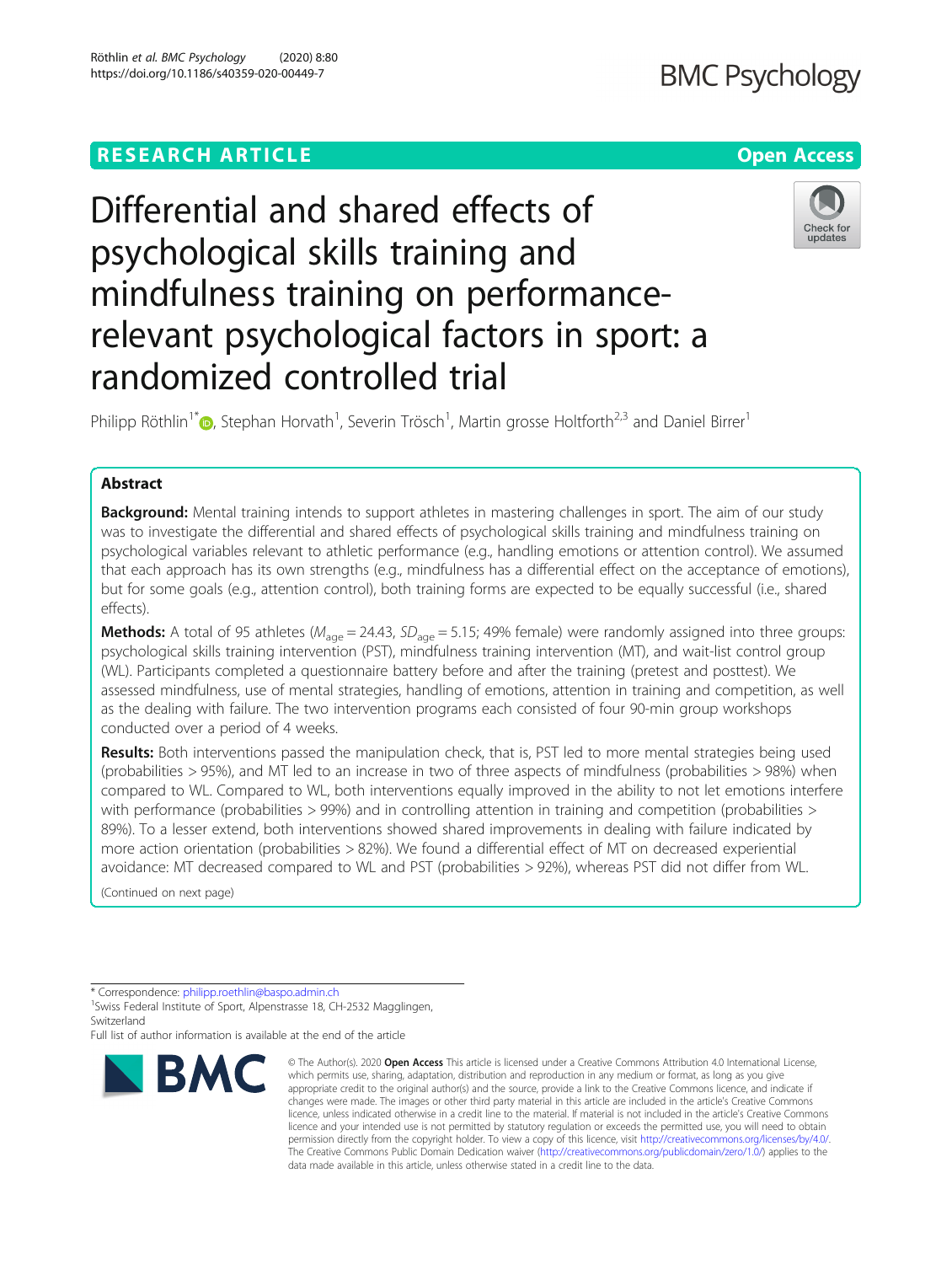#### (Continued from previous page)

**Conclusion:** We conclude that both forms of mental training lead to improvements in performance-relevant psychological factors, especially concerning the handling of emotions and attention control. The results of our study suggest that different paths may lead to the desired outcomes, and accordingly, both forms of mental training seem justified.

**Trial registration number: [ISRCTN11147748](https://doi.org/10.1186/ISRCTN11147748), date of registration: July 11, 2016.** 

Keywords: Sport psychology, Intervention, Randomized controlled trial, Psychological skills training, Mindfulness, Competitive sport, Athletic performance, Bayesian analysis

#### Background

Mental training in sport aims to help athletes better deal with the challenges of competition and training [\[39](#page-12-0)]. Among such challenges are, for example, mastering a crucial game situation at the most important tournament of the year or achieving a high quality of training in repetitive and possibly boring training sequences. Two well-known forms of mental training are psychological skills training and mindfulness training. The two forms of mental training each have a different theoretical background. Psychological skills training relies on methods of the first and second wave of cognitive behavioral interventions whereas mindfulness training is a central method of the third wave [[6\]](#page-11-0). Interventions of the third wave differ from those of the first and second waves primarily in that they focus on changing the relationship to one's own experience and less, as in the first and second waves, on the experience itself [[20](#page-11-0)]. There are also similarities and overlaps between the two forms of mental training, for example, both lead athletes to engage with and reflect on their own experience. Typical techniques of the first and second wave are, for example, relaxation, reformulating negative self-talk into positive self-talk, or reframing [[19](#page-11-0), [39](#page-12-0)]. A central component of all interventions of the third wave is mindfulness, which describes the ability to face the current experience from a certain distance in an open and accepting way without trying to change it  $[25]$ . In the present study, we examined whether both approaches are applicable and whether each approach is associated with differential outcomes.

The goal of our study was to investigate the effects of a mindfulness training intervention (MT) and a psychological-skills training intervention (PST) on psychological variables that are relevant to athletic performance. A central point of our study was that we were not interested in determining which of the two forms of mental training was generally "better". Instead, we hypothesized that different forms of mental training have different effects. We assumed that each approach has its unique strength (i.e., differential effects), but for some goals, both can be applied successfully (i.e., shared effects). We were thus interested in a wider range of effects of the two mental trainings and therefore included various psychological variables relevant to athletic performance (e.g., dealing with emotions or attention) to show differential and shared effects. Two reviews illustrate why these psychological variables are performance relevant and how psychological skills training and mindfulness training might improve them: Birrer and Morgan [\[5](#page-11-0)] presented a framework on how psychological techniques may affect psychological skills, which are necessary to satisfy sport-specific requirement. This framework included typical psychological skills training techniques, namely self-talk, imagery, goal-setting, and activation/relaxation, but also mindfulness. However, in contrast to the psychological skills training components, mindfulness rather represents a meta-technique, which influences athletic performance through different mechanisms. Accordingly, Birrer et al. [[7\]](#page-11-0) extended the framework by proposing nine potential impact mechanisms (e.g., experiential acceptance or less rumination), which were especially proposed as impact mechanisms for mindfulness training. We have already published the theoretical background and the design of our study in a study protocol  $[31]$  $[31]$ .<sup>1</sup> In this paper, we present the results.

While there are reviews and meta-analyses that have examined the effectiveness of either psychological skills training or mindfulness in sport settings (e.g., [\[11,](#page-11-0) [28](#page-11-0)]; for an overview see  $[31]$ ), very few studies have compared the effectiveness of psychological skills training and mindfulness. We would like to mention two of them [[18,](#page-11-0) [24\]](#page-11-0). Both studies, compared a mindfulness- and acceptance-based intervention with a psychological skills training intervention. Gross et al. [\[18](#page-11-0)] investigated a sample of 22 female NCAA Division III basketball players and found, amongst other things, that the mindfulness group reported better emotion-regulation skills when compared with the psychological skills training group. No group-by-time interactions were found on experiential avoidance and mindfulness, which may be due to the small sample size and the associated low statistical

<sup>&</sup>lt;sup>1</sup>The study slightly deviates from the study protocol in a few ways. We have submitted an overview of the changes in the supplementary material section.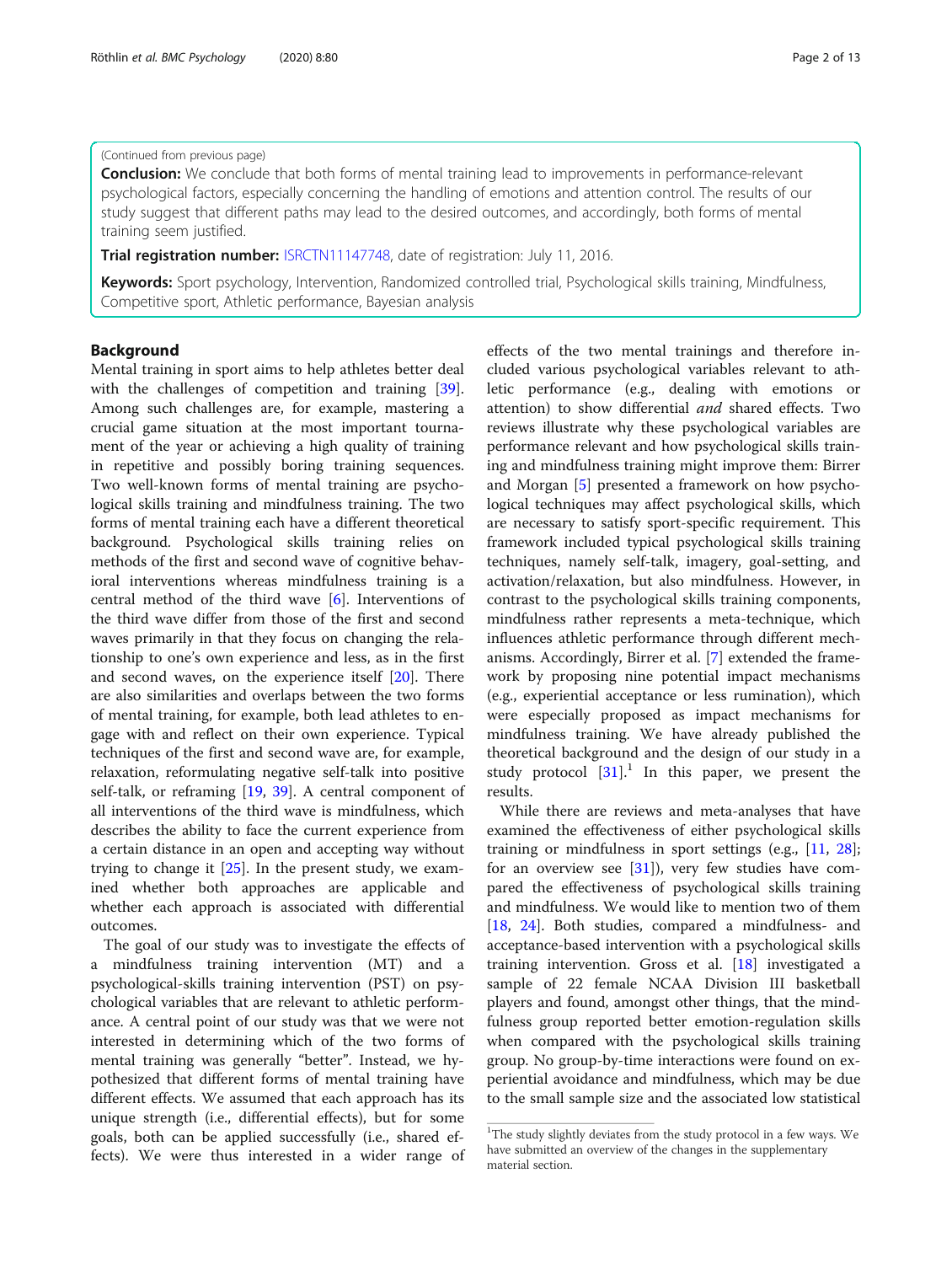power of the study. Josefsson et al. [[24\]](#page-11-0) investigated a sample of 69 athletes from five different team and individual sports. They showed that the mindfulness group increased dispositional mindfulness and emotion regulation compared to the psychological skills training group and that these increases, in turn, led to improved selfrated athletic performance. Our study ties in with the studies by Gross et al. [\[18](#page-11-0)] and Josefsson et al. [\[24](#page-11-0)] but goes beyond it in two important ways: First, we included a nontreatment control group, which allowed us to evaluate if outcomes were due to treatment effects or the passage of time. Second, we did a manipulation check not only for the MT but also for PST.

We conducted a randomized controlled trial (RCT) with two intervention groups (MT and PST) and a waitlist control group (WL) in a sample of competitive athletes. Our research questions can be divided into four main parts: (1) manipulation check of the interventions, and outcome variables that focus on (2) handling of emotions, (3) attention and cognition, and (4) how athletes cope with failure. Concerning the manipulation check, we hypothesized that participation in intervention programs (MT or PST) would lead to more mindfulness and use of mental techniques, respectively.

We expected participants of MT to report being better in dealing with emotions in training and competition, an important requirement for good athletic performance. Since psychological skill training techniques are also used to deal with emotions (e.g., through positive thoughts or relaxation techniques), and not letting emotions prevent athletes from performing, we assumed that PST would have a similar positive effect. Thus, we hypothesized that the two interventions would not differ concerning the ability to prevent emotions from interfering with performance, but would be better in this respect than the WL. On the other hand, we assumed that PST and MI have different effects on certain ways of dealing with emotions, namely when it comes to not avoiding them. Not avoiding experiences has been proposed to be an impact mechanisms for mindfulness training [\[7](#page-11-0)]. Accordingly, we hypothesized that, compared with participants in PST or WL, participants in MT would report decreased experiential avoidance and an increased ability to accept emotions, as these components are central aspects of mindfulness based interventions [[20\]](#page-11-0). The willingness to stay in contact with unpleasant experiences is closely connected with acceptance of emotions, both making maladaptive ways of emotion regulation less likely (e.g., through avoidance, [[17\]](#page-11-0)), so that more attentional resources are available for the current athletic task at hand [[15](#page-11-0)].

Concerning attention and cognition, we hypothesized that participants in both intervention groups would improve their ability to control attention in training and competition compared with the WL. We also assumed that improved attention would be associated with a reduction of disturbing thoughts and negative cognitions in both groups (i.e., cognitive interference). Psychological skills, such as goal setting and self-talk, may serve as strategies to focus attention [\[38](#page-12-0), [40\]](#page-12-0), and mindfulness has proven to generally improve attention [[12](#page-11-0)]. Improvements in attention are hypothesized to be an impact mechanism for psychological skills training and mindfulness by helping athletes to concentrate on the task at hand in the presence of potential internal and external distractors, and over a long period of time [\[5](#page-11-0), [7\]](#page-11-0). While we expected improvements in attention control and cognitive interference in both interventions, we assumed that decentering would only improve in MT. Decentering, which is sometimes referred to as metacognitive awareness or defusion, is a central aspect of mindfulness-based interventions and consists of the ability to observe one's thoughts and emotions from the distance and view them as passing mental events rather than identifying with them [[21](#page-11-0)]. This clarity about once internal events possibly helps athletes because it could allow them to be more flexible in dealing with, for example, unhelpful thoughts and respond to them less automatically and is hypothesized to be an impact mechanism of mindfulness training [\[7\]](#page-11-0). In this context "flexible" means being able to decide when to pay attention to a thought (namely, if the thought is helpful) and when not to pay attention (namely, if the thought is not helpful).

As far as dealing with mistakes is concerned, we looked at action vs. state orientation after failures in sport. Action orientation characterizes a quick refocusing after failure, and sometimes mistakes are even motivating. In contrast, state orientation describes a longer time to dwell when an error occurs (e.g., by ruminating about what happened,  $[1]$  $[1]$ ). In most cases, this kind of sport specific rumination after failure [[26\]](#page-11-0) is a disadvantage for sport performance [\[2](#page-11-0)]. Athletes with an action orientation can handle failures in high demanding situations more efficiently and draw the attention to forthcoming challenges. Therefore, in competitions, action orientation is often considered the better response than state orientation. We assumed that both interventions would be associated with better action orientation vs. state orientation than the WL. Less rumination is thought to be a another impact mechanism in mindfulness training [\[7\]](#page-11-0). Accordingly, mindfulness can lead to an improved action orientation and reduced state orientation by helping athletes to a) quickly realize maladaptive processes such as ruminating, b) be able to let go of these processes, and c) refocus their attention on more adaptive cues [[22\]](#page-11-0). Psychological skills training might increase action orientation through the help of process goals, for example, an athlete could set a process goal to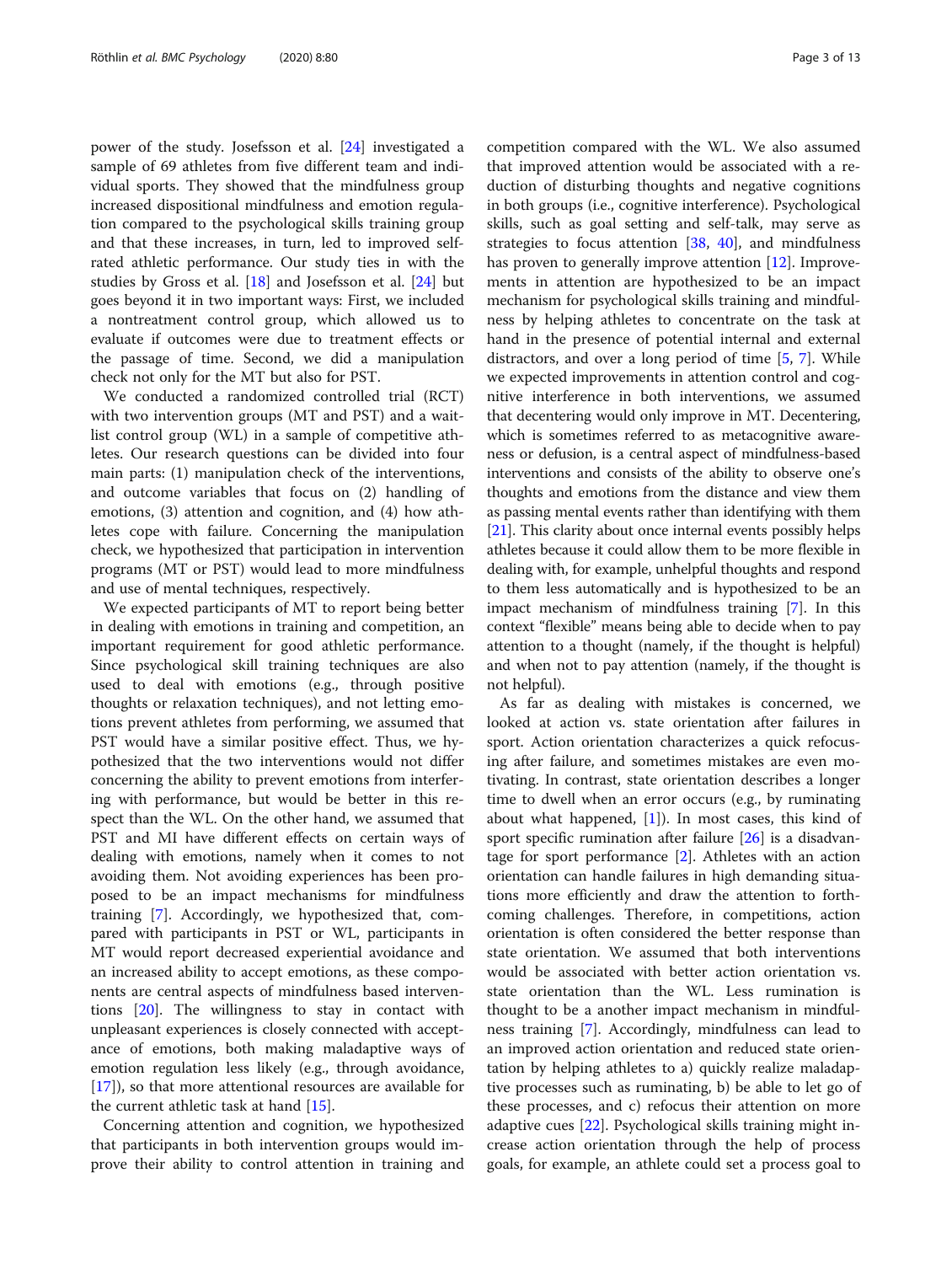focus quickly on the next situation after a mistake [[40](#page-12-0)]. Therefore, PST and MT should not differ with respect to action vs. state orientation, but be better than the WL.

#### Methods

#### Study design

We used a four-week RCT design to investigate the effect of two types of mental training on various outcome variables that are relevant to athletic performance. We used a 3 group (MT, PST, and WL)  $\times$  2 time points (pretest, posttest) design. Pre-post-changes in mindfulness and use of psychological techniques served as a manipulation check for our interventions. Outcome variables were the handling of emotions (i.e., experiential avoidance, acceptance of emotions, and the ability to not let emotions interfere with performance in training and competition); attention and cognition (i.e., attentional control in training and competition, cognitive interference, and decentering); and dealing with failures in competition (i.e., action orientation and state orientation).

#### Participants and allocation

We recruited 95 athletes from four sports through contacts with their respective sport federations (tennis, curling, floorball, and badminton). The federations were asked to forward the call for study participation to athletes who met eligibility criteria, namely, a minimum age of 18 years and a minimum of four training hours per week. Athletes who wanted to participate were instructed to contact the authors by e-mail, who then sent the participants a link to an online survey (pretest of all study variables). No participant had to be excluded from the study due to a significant level of psychopathology; all participants scored below the Brief Symptom Inventory (BSI) threshold of 60 ([ $36$ ], range 18–42, M = 26.12, SD = 5.51). After the pretest, participants were stratified by gender and sport and randomly allocated to either the MT, PST, or WL groups. The sample included six curling teams (3 male/3 female) and seven floorball teams (3 male/4 female). Considering ecological validity and feasibility in a competitive sport context, we allocated athletes who were members of the same curling or floorball team to the same group. After grouping, the participants were informed about their group membership. A CONSORT study flow diagram is shown in Fig. [1](#page-4-0). All participants provided written informed consent prior to participation in the study. The study was approved by the Institutional Review Board of the Swiss Federal Institute of Sport Magglingen.

All participants who completed the pretest also completed the post assessment (i.e., there were no dropouts). Table [1](#page-4-0) gives an overview of the study sample. There were no differences among the groups in age, gender, or sport. However, the PST group reported fewer training hours per week. No differences among groups were observed in any of the outcome variables on the pretest  $(Fs < 2.44)$ ,  $ps > .09$ , all  $\eta_{\rm p}^2 < .05$ ; all Bayes Factors (BF) < 3, [\[23\]](#page-11-0))

#### Intervention and procedure

The MT and PST intervention programs consisted of four 90-min group workshops held over a period of 4 weeks (one workshop per week). For a detailed description of the contents of the workshops see Röthlin and Birrer [[30](#page-11-0)]. The goal of the MT was to teach participants mindfulness. The goal of the PST program was to teach participants four mental techniques (i.e., arousal regulation, imagery, self-talk, and goal setting). Both interventions aimed to teach athletes in a way that enabled them to apply mindfulness or mental techniques during their training and in competitions. The workshops consisted of psychoeducation, hands-on exercises, self-paced worksheets, and opportunities to share thoughts and ask questions. Wherever possible, we used pictures, videos, and graphics to illustrate the learning content. Between the workshops, all participants completed short homework assignments. In addition, the participants were given a formal exercise to practice at home using an audio file. The formal exercises lasted around 10 to 12 min and were specific to the intervention, that is, MT participants did a mindfulness exercise, and PST participants did a relaxation exercise or an imagery exercise. The two intervention groups did not differ in the amount of formal practice  $(t = 0.37, p = .71, d = .09; BF <$ 3). Participants of the WL were asked to complete posttest measures 4 weeks after the pretest. After this, these participants were randomly assigned to either the MT or PST intervention program.

The same person, who has a solid training in sports psychology and 7 years of experience in applied sport psychology, conducted all workshops. With all team sports (i.e., curling and floorball), the workshops were conducted separately for each team (i.e., each female curling team separately, each male floorball team separately, etc.). The sport psychologist went to the teams' training facility, where the workshops took place in a meeting room. For the individual athletes (i.e., tennis and badminton), one workshop series (i.e., four workshops) was held per intervention condition (MT, PST, and WL). The workshops for the individual athletes took place in the performance center in which the sports psychologist was working. The group size in the workshops was three to ten participants ( $M = 6.0$ ,  $SD = 2.11$ ). Of the 64 participants in the MT and PST groups, 50 took part in all four workshop sessions. The remaining 14 participated in three of four workshops. Those who missed a workshop received the workshop materials (i.e., presentation slides, worksheets, homework, and audio files) by e-mail. The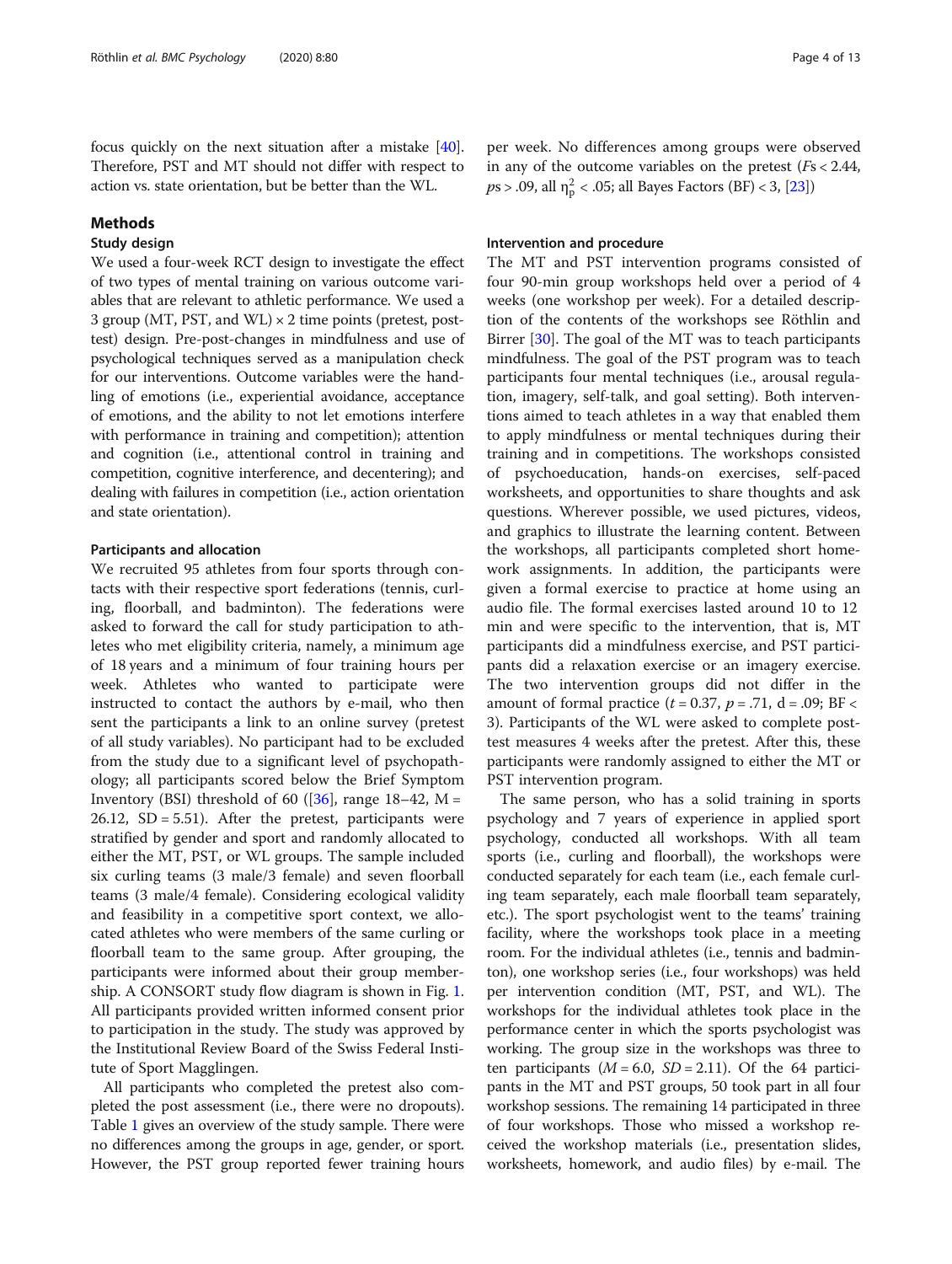<span id="page-4-0"></span>

MT and PST groups did not differ in the number of workshops missed  $(t = .23, p = .82; d = .06; BF < 3)$ .

#### Measures

Table [2](#page-5-0) gives an overview of the measures used in our study, including the Cronbach alphas of all scales for the pretest, Likert scale range, and example items. We used the short form of the Five Facet Mindfulness Questionnaire (FFMQ-SF, [\[9](#page-11-0)]) to assess mindfulness. Similar to other studies [\[3](#page-11-0)], we only administered the acting with awareness, nonjudging of inner experience, and nonreactivity to inner experience subscales of the FFMQ-SF

|  | Table 1 Description of the study sample |  |  |  |
|--|-----------------------------------------|--|--|--|
|--|-----------------------------------------|--|--|--|

| Variable                | Total<br>$(n = 95)$ | MT group<br>$(n=32)$ | PST group<br>$(n = 32)$ | WL group<br>$(n=31)$ | Group differences        |
|-------------------------|---------------------|----------------------|-------------------------|----------------------|--------------------------|
| Age (M/SD)              | 24.43 (5.15)        | 23.84 (5.51)         | 24.47 (5.27)            | 25.00 (4.74)         | $F = 0.42, p = .66$      |
| Sex                     | 48 m/47f            | $17 \text{ m}/15f$   | $17 \text{ m}/15f$      | 14 m/17f             | $X^2 = 0.52$ , $p = .67$ |
| Sport                   | 24 Curling          | 8 C (4 m/4f)         | 8 C (4 m/4f)            | 8 C (4 m/4f)         | $X^2 = 0.19$ , $p = .91$ |
|                         | 48 Floorball        | 17 F (8 m/9f)        | 15 F (6 m/9f)           | 16 F (6 m/10f)       |                          |
|                         | 21 Tennis           | 7 T (5 m/2f)         | 8T(7m/1f)               | 6T(4m/2f)            |                          |
|                         | 2 Badminton         | 0B                   | 1 B (0 m/1f)            | 1 B (0 m/1f)         |                          |
| Training hours per week | 7.94 (3.25)         | 9.00(3.28)           | 6.94(3.22)              | 7.87 (2.98)          | $F = 3.42, p = .04$      |

Note.  $m$  = male,  $f$  = female,  $C$  = curling,  $F$  = floorball,  $T$  = tennis,  $B$  = badminton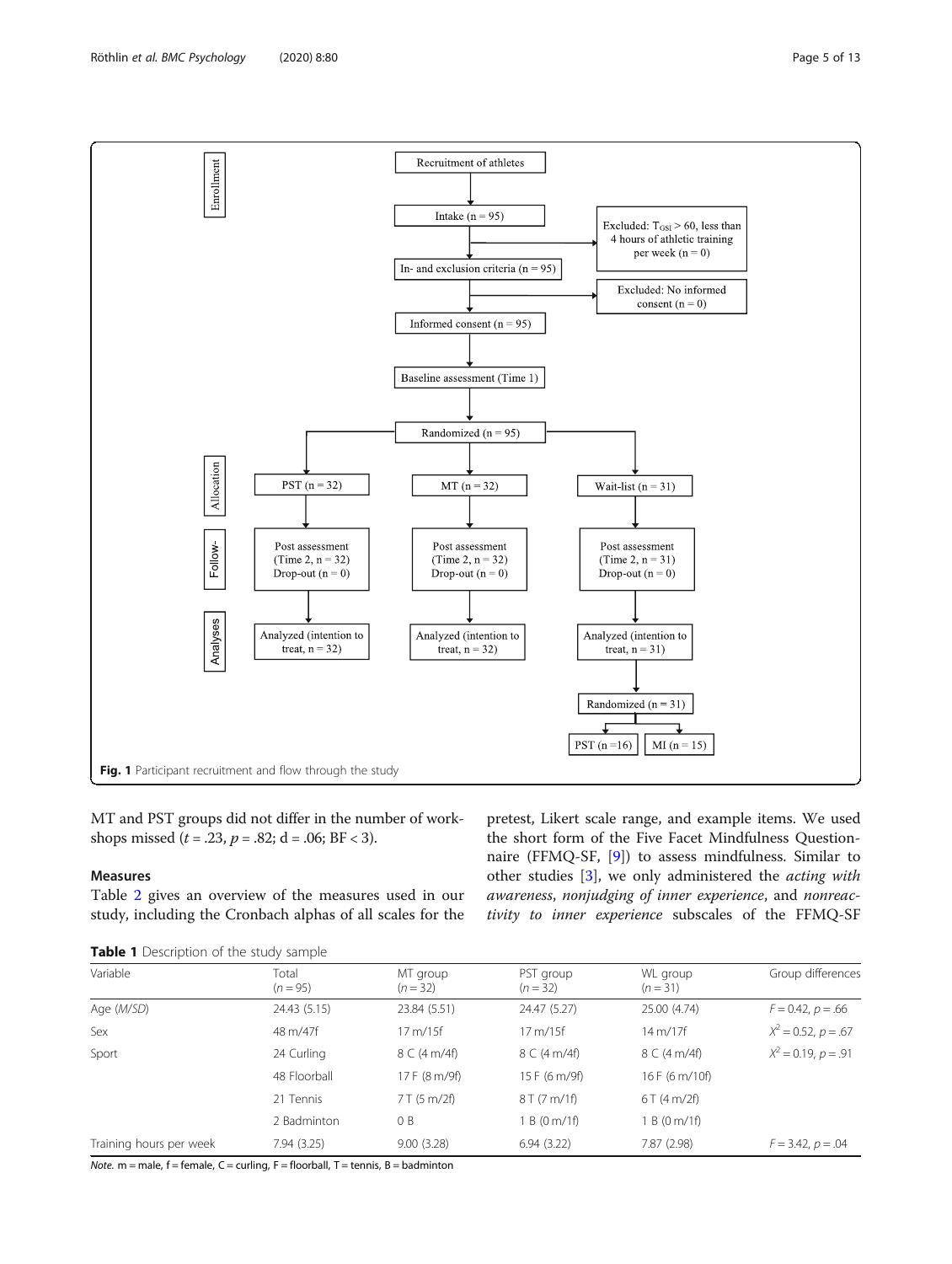#### <span id="page-5-0"></span>Table 2 Measures, Cronbach alpha values and example items

| Concept                     | Measurement           | Subscale(s)                          | $\alpha$ | Example item                                                                                                                                       |
|-----------------------------|-----------------------|--------------------------------------|----------|----------------------------------------------------------------------------------------------------------------------------------------------------|
| Mindfulness                 | FFMQ-SF <sup>a)</sup> | Acting with awareness                | .50      | I find it difficult to stay focused on what's happening in the present moment<br>(reversed).                                                       |
|                             |                       | Nonjudging of inner<br>experience    | .73      | I tell myself I shouldn't be feeling the way I'm feeling (reversed).                                                                               |
|                             |                       | Nonreactivity to inner<br>experience | 76       | I watch my feelings without getting carried away by them.                                                                                          |
| Use of psychological skills | TOPS <sup>a)</sup>    | Self-talk                            | .87      | I say things to myself to help my competitive performance.                                                                                         |
|                             |                       | <i>Imagery</i>                       | .79      | During practice, I visualize successful past performances.                                                                                         |
|                             |                       | Goal setting                         | .86      | I have very specific goals for training.                                                                                                           |
|                             |                       | Activation                           | .81      | I can raise my energy level at competitions when necessary.                                                                                        |
|                             |                       | Relaxation                           | .87      | When the pressure is on at competitions, I know how to relax.                                                                                      |
|                             |                       | Techniques to handle<br>emotions     | .65      | In competition, I use techniques to control my emotions.                                                                                           |
|                             |                       | Techniques to regulate<br>attention  | .72      | In training, I use techniques to control my attention.                                                                                             |
| Emotion regulation          | TOPS <sup>a)</sup>    | Emotional control                    | .83      | My emotions keep me from performing my best at competitions (reversed)                                                                             |
| Experiential avoidance      | AAQ-II <sup>b)</sup>  |                                      | .79      | I'm afraid of my feelings.                                                                                                                         |
| Emotional competencies      | $SEC-27a$             | Acceptance of emotions               | .64      | I am able to stand by my feelings.                                                                                                                 |
| Attention regulation        | TOPS <sup>a)</sup>    | Attention control                    | .83      | I am able to control distracting thoughts when training.                                                                                           |
| Cognitive interference      | TOQS <sup>b)</sup>    | Thoughts of escape                   | .90      | During competition, I have thoughts that I want to get out of here.                                                                                |
|                             |                       | Situation-irrelevant<br>thoughts     | .85      | During competition, I have thoughts about what I'm going to do later in<br>the day.                                                                |
|                             |                       | Performance worries                  | .77      | During competition, I have thoughts that I'm having a bad day.                                                                                     |
|                             | TOPS <sup>a)</sup>    | Negative cognitions                  | .87      | My self-talk during competition is negative.                                                                                                       |
| Decentering                 | EQ <sup>a</sup>       | Distanced perspective                | .77      | I can separate myself from my thoughts and feelings.                                                                                               |
| Dealing with failures       | ASOAF <sub>6</sub> b) | Action orientation                   | .63      | If I get little playtime to prove myself, and something goes wrong, I try to<br>do better in the next action.                                      |
|                             |                       |                                      |          | If I fail in an important situation in a (championship) match, I quickly<br>forget about it and concentrate on the next chance.                    |
|                             |                       |                                      |          | If everything goes wrong in one day, then I continue to play as determinedly<br>as if it hadn't happened.                                          |
|                             |                       | State orientation                    | .83      | If I fail in an important situation in a (championship) game, then it goes<br>through my mind repeatedly in the further course of the game.        |
|                             |                       |                                      |          | If the coach criticizes my behavior, then it keeps me busy even during the<br>game.                                                                |
|                             |                       |                                      |          | If I fail several in actions one after the other in a (championship) game,<br>then my thoughts circle around these failed actions for a long time. |

Note. FFMQ-SF Five Facets Mindfulness Questionnaire short form, TOPS Test of Performance Strategies, AAQ-II Acceptance and Action Questionnaire, SEC-27 Selfassessment of Emotional Competencies, TOQS Thought Occurrence Questionnaire for Sport, EQ Experience Questionnaire, ASOAF6 Action and State Orientation after Failure

 $a$ ) = 5-point Likert scale,  $b$ ) = 7-point Likert scale

because the other two subscales have been found to be less reliable (e.g., [[13](#page-11-0)]). The use of psychological skills was assessed by the subscales self-talk, imagery, goal setting, activation, and relaxation of the Test of Performance Strategies (TOPS, [[34](#page-11-0)]). For all TOPS scales, we calculated a mean score from the items that covered the training context and the competition context.

The TOPS subscales emotional control and attentional control involve two types of items: items that assess whether athletes use techniques to control emotions and attention, and items that assess whether athletes are successful in controlling their emotions and attention. We separated the two types of items, which resulted in four adapted scales: use of techniques to control emotions, use of techniques to control attention, emotional control, and attention control [[8\]](#page-11-0).

We used the adapted TOPS emotional control subscale to assess whether emotions interfere with athletic performance in training and competition We used the Acceptance and Action Questionnaire II  $(AAQ-II, [10])$  $(AAQ-II, [10])$  $(AAQ-II, [10])$  to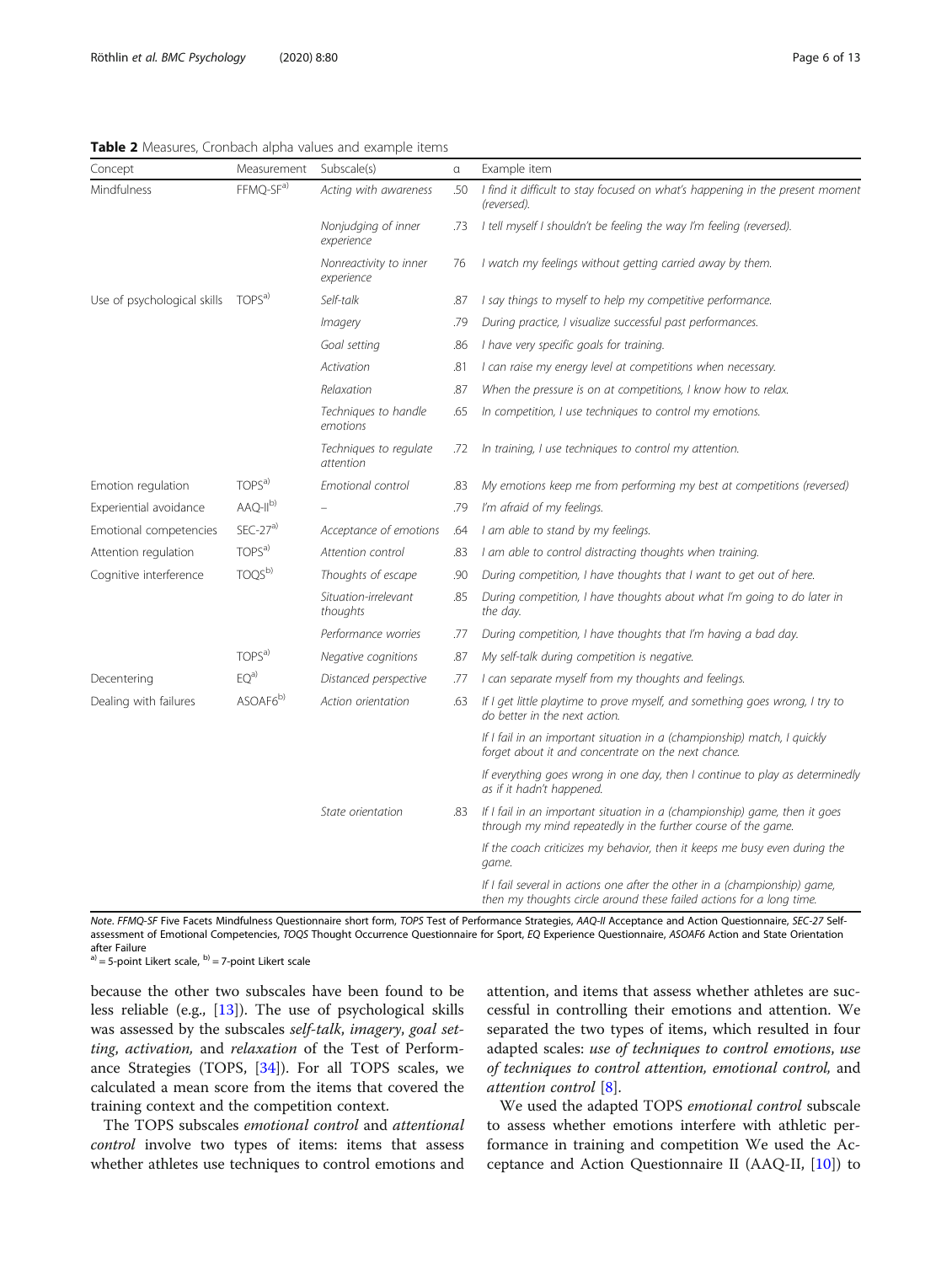assess experiential avoidance and the acceptance subscale of the Self-Assessment of Emotional Competencies (SEC-27, [[4\]](#page-11-0)) to assess the ability to accept emotions.

We assessed attention control in training and competitions, using the adapted subscale of the TOPS. Cognitive interference was measured by the Thought Occurrence Questionnaire for Sport (TOQS, [[32\]](#page-11-0)) and the negative cognitions subscale of the TOPS [[34\]](#page-11-0). The *distanced per*spective subscale of the Experience Questionnaire (EQ, [[14,](#page-11-0) [16\]](#page-11-0)) was used to assess decentering.

Based on the subscale for action orientation after failure by Beckmann [\[1](#page-11-0)], we developed two short scales to measure action orientation after failure and state orientation after failure (ASOAF6; see Table [2](#page-5-0) for the items). Both scales were only slightly correlated  $(r = -.30)$  indicating that they were sufficiently independent. Furthermore, action orientation was highly correlated with optimism ( $r = .54$ ; for state orientation  $r = -.45$ ), whereas state orientation was highly correlated with choking  $(r =$ .44; for action orientation  $r = -.34$ ). Thus, both scales were differentially associated with other performancerelevant factors (Horvath S: A A short scale to measure action-orientation and stateorientation after failure in soccer, in preparation).

#### Statistical analysis

For the statistical inferences, a Bayesian approach was applied. The Bayesian method is well suited to deal with uncertainties of small samples and, briefly, works as follows: First, prior distributions for the quantities of interest (e.g., the intervention effect on a variable) are modeled. These priors represent our knowledge before looking at the data. Second, the prior distributions are updated by the observed data, yielding the posterior distributions – our knowledge of the effects after taking the data into account. Based on a posterior distribution, which, importantly, represents not only a point estimate of the effect but also its uncertainty, inferences about the effects are made: Posterior means (i.e., the point estimate of the effect) and 95% highest posterior density (HPD) intervals (i.e., the 95%-credence that the true effect lies within the interval) are estimated.

Our analysis focused on the observed pre-postchanges (i.e., differences from pre to post intervention) in all the variables. Markov Chain Monte Carlo sampling using the Python "PyMC3" implementation [[33\]](#page-11-0) of the Metropolis-Hastings algorithm was used to compute a) the posterior distributions of the pre-post-changes for all variables and interventions, respectively, and b) the posterior distribution for the difference of the pre-postchange in each variable between different interventions (e.g., the difference in pre-post-change of self-talk between PST and WL). The probability of PST and MT having an effect on a variable (i.e., the probabilities of

the changes in PST and MT being different from those in WL and from each other) were determined via the fraction of the area under the posterior density curve where effect  $(x-value) > 0$ . The means of the effectposteriors and the corresponding 95% HPD intervals were also derived from the posterior distributions of. The purpose of a HPD interval (or, more generally, a credible interval) is to summarize the knowledge about the parameters of interest. The 95% HPD interval represents the smallest value interval that spans 95% of the area under the posterior density curve. Its interpretation is thus straightforward: given the assumed prior and the observed data, the effect has 95% probability of falling within the 95% HPD interval. We thus chose to report the HPD intervals for the differences between interventions as they allow an intuitive assessment of the magnitude and the uncertainty of the effects. The likelihoods of the observed changes in the measured variables were modelled as normal distributions with uninformative, uniformly distributed priors for the means (limits of uniform distribution chosen based on Likert scale of respective variable) and a half-normally distributed prior  $(SD = 10)$  for the standard deviation. Uninformative priors were used in order to eliminate potential bias arising from false prior assumptions. For comparability between the different variables, the observed posterior means and HPD intervals were scaled to (i.e., divided by) the range of the Likert-scale in the respective variable.

#### Results

Due to the large scope of the results, we will include a separate short discussion for each of the four parts (i.e., manipulation check, handling of emotions, attention and cognition, and dealing with failure). In the general discussion, the results will then be merged into an overall picture. An overview of all results is provided in Table [3](#page-7-0) and Fig. [2](#page-8-0). Table [3](#page-7-0) shows the probabilities of PST and MT having effects on the analyzed variables (i.e., the changes of the variables in the PST and MT being differ-ent from the WL and from each other). Figure [2](#page-8-0) includes the means of the effect-posteriors and the corresponding 95% HPD intervals for MT and PST compared to WL (scaled to the range of the Likert-scale in the respective variable).

#### Results and discussion: manipulation check

Two aspects of mindfulness, i.e., nonjudging of inner experience and nonreactivity to inner experience, improved in MT compared to both WL (probabilities > 98%) and PST (probabilities > 92%). The finding that MT was also better than PST in these measures implies that the changes were due to the specific content of the mindfulness workshops and cannot be explained simply by the fact that any intervention has taken place. The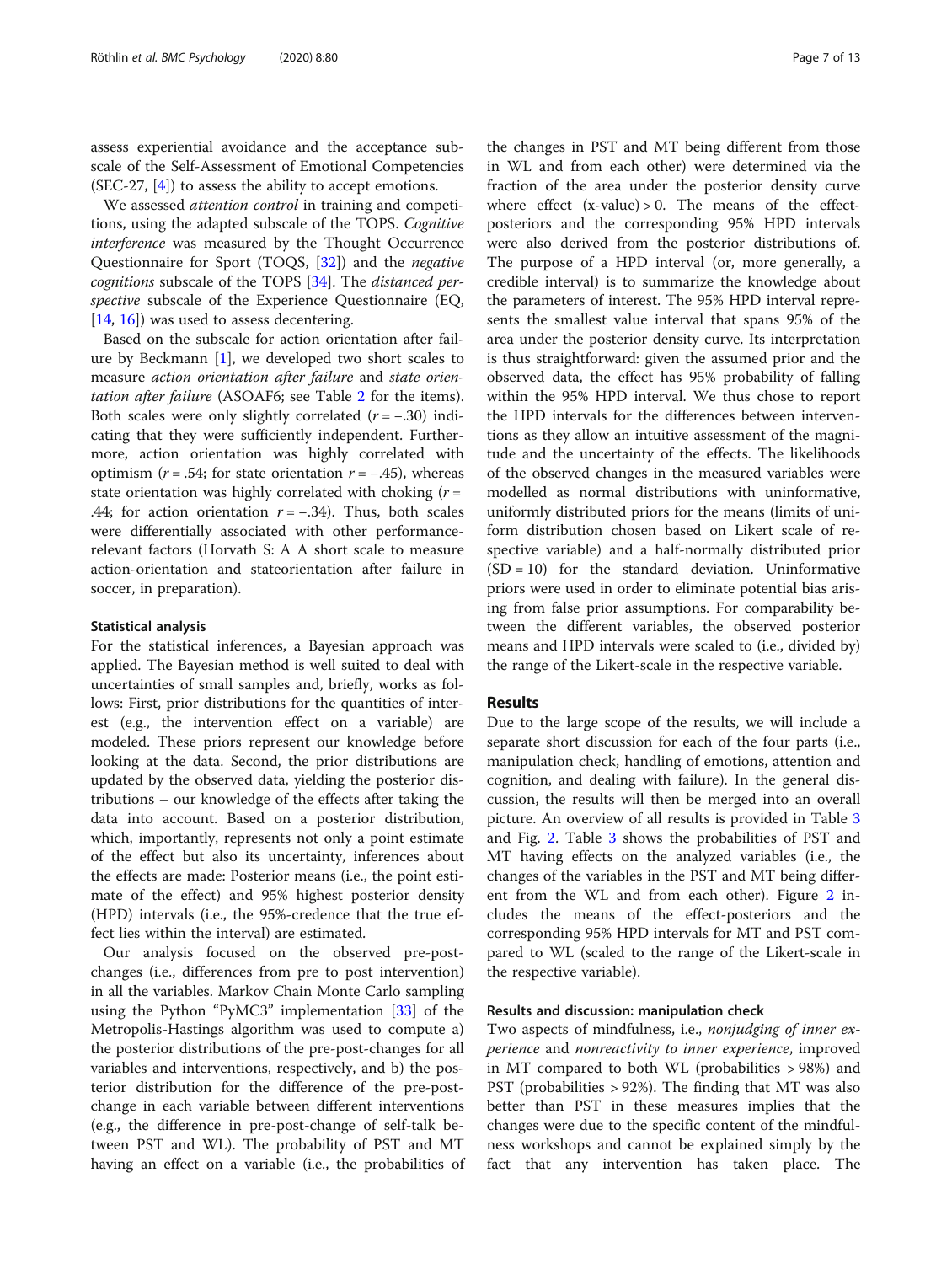| Concept                             | Measurement   | Subscale(s)                       | Probabilities                                                                               |
|-------------------------------------|---------------|-----------------------------------|---------------------------------------------------------------------------------------------|
| Mindfulness                         | FFMO-SF       | Acting with awareness             | $MT > WL = 57\%$ ; $PST > WL = 41\%$ ; $MT > PST = 66\%$                                    |
|                                     |               | Nonjudging of inner experience    | <b>MT &gt; WL = 98%</b> ; $\text{PST} > \text{WL} = 43\%$ ; <b>MT &gt; PST = 98%</b>        |
|                                     |               | Nonreactivity to inner experience | $MT > WL = 98\%$ ; $PST > WL = 81\%$ ; $MT > PST = 92\%$                                    |
| Use of psychological skills         | <b>TOPS</b>   | Self-talk                         | $MT > WL = 58\%$ ; <b>PST &gt; WL = 95%</b> ; PST > MT = 91%                                |
|                                     |               | <i>Imagery</i>                    | $MT > WL = 76\%$ ; <b>PST &gt; WL = 98%</b> ; PST > MT = 87%                                |
|                                     |               | Goal setting                      | <b>MT &gt; WL = 95%; PST &gt; WL = 99%; PST &gt; MT = 68%</b>                               |
|                                     |               | Activation                        | $MT > WL = 100\%$ ; $PST > WL = 100\%$ ; $PST > MT = 96\%$                                  |
|                                     |               | Relaxation                        | $MT > WL = 100\%$ ; $PST > WL = 100\%$ ; $PST > MT = 96\%$                                  |
|                                     |               | Techniques to handle emotions     | $MT > WL = 100\%$ ; $PST > WL = 100\%$ ; $PST > MT = 38\%$                                  |
|                                     |               | Techniques to regulate attention  | $MT > WL = 75\%$ ; $PST > WL = 100\%$ ; $PST > MT = 96\%$                                   |
| Emotion regulation                  | <b>TOPS</b>   | Emotional control                 | <b>MT &gt; WL = 99%; PST &gt; WL = 99%; MT &gt; PST = 63%</b>                               |
| Experiential avoidance <sup>a</sup> | AAQ-II        |                                   | <b>MT &gt; WL = 96%</b> ; $\text{PST} > \text{WL} = 65\%$ ; $\text{MT} > \text{PST} = 92\%$ |
| Emotional competencies              | <b>SEC-27</b> | Acceptance of emotions            | $MT > WL = 100\%$ ; $PST > WL = 96\%$ ; $MT > PST = 88\%$                                   |
| Attentional regulation              | <b>TOPS</b>   | Attention control                 | $MT > WL = 89\%$ ; $PST > WL = 91\%$ ; $MT > PST = 46\%$                                    |
| Cognitive interference <sup>a</sup> | <b>TOQS</b>   | Thoughts of escape                | $MT > WL = 78\%$ ; $PST > WL = 38\%$ ; $MT > PST = 84\%$                                    |
|                                     |               | Situation-irrelevant thoughts     | $MT > WL = 18\%$ ; $PST > WL = 17\%$ ; $MT > PST = 49\%$                                    |
|                                     |               | Performance worries               | <b>MT &gt; WL = 95%</b> ; $\text{PST} > \text{WL} = 88\%$ ; $\text{MT} > \text{PST} = 71\%$ |
|                                     | <b>TOPS</b>   | Negative cognitions               | $MT > WL = 100\%$ ; $PST > WL = 100\%$ ; $MT > PST = 58\%$                                  |
| Decentering                         | EQ            | Distanced perspective             | $MT > WL = 100\%$ ; $PST > WL = 74\%$ ; $MT > PST > 98\%$                                   |
| Dealing with failures               | ASOAF6        | Action orientation                | $MT > WL = 82\%$ ; $PST > WL = 89\%$ ; $MT > PST = 41\%$                                    |
|                                     |               | State orientation <sup>a</sup>    | $MT > WL = 84\%$ ; $PST > WL = 71\%$ ; $MT > PST = 64\%$                                    |

<span id="page-7-0"></span>Table 3 Probabilities of PST and MT having effects on the analyzed variables

Note. MT Mindfulness intervention, PST Psychological skills training intervention, WL Wait-list control group, FFMQ-SF Five Facets Mindfulness Questionnaire short form, TOPS Test of Performance Strategies, AAQ-II Acceptance and Action Questionnaire, SEC-27 Self-assessment of Emotional Competencies, TOQS Thought Occurrence Questionnaire for Sport, EQ Experience Questionnaire, ASOAF6 Action and State Orientation after Failure; probabilities of 95% or higher are highlighted in bold,  $a =$  we expected these concepts to decrease trough MT and/or PST, the probability indicates accordingly whether there has been a reduction in comparison between the groups

probability that the acting with awareness aspect of mindfulness improved in MT compared with WL was only 57 and 66% compared with PST. Thus, in our workshop setting it seemed easier to teach the other two aspects of mindfulness. In order to change acting with awareness, it would probably have required more formal mindfulness training. In consequence, MT passed the manipulation check with the exception of one scale.

Compared with the WL, PST improved the use of all techniques and in the use of techniques to control emotions and attention compared with the WL (probabilities > 95%). PST was also superior to MT (probabilities > 91%) with the exception of goal setting, imagery and the use of techniques to control emotions. The superiority of PST over MT was most evident in arousal regulation (activation and relaxation) and in the use of techniques to control attention (probabilities > 96%). This last result may be related to the fact that techniques to control attention were trained much more explicitly in the PST program (e.g., by using self-talk to remind oneself of process goals to increase concentration), whereas MT mainly aimed at generally increasing attention. Overall, the PST clearly passed the manipulation check.

Regarding the use of some techniques (i.e., goal setting, activation, relaxation, and use of techniques to control emotions) PST and MT were better than WL (probabilities > 95%). We did not expect this shared effect. For MT, this shared effect can be considered a "side effect", supported by the finding that PST was still better than MT. In goal setting, a possible explanation is that MT led the athletes to approach their training and competition with the goal to stay in the present, and in activation and relaxation, an explanation could be the improved perception of inner states through mindfulness and a corresponding adaptation of the state to current needs. Mindfulness is, in itself, a technique to handle emotions, which may explain corresponding changes in MT when it comes to the use of techniques to deal with emotions. However, we did not see the reverse effect as clearly, namely, that PST improved mindfulness: the probability that PST was better than WL in *nonjudging* of inner experience, and acting with awareness was lower than 44%, but the probability that PST was better than WL in nonreactivity to inner experience was 81%. In sum, there appeared to be differential intervention effects: whereas PST improved psychological skills, MT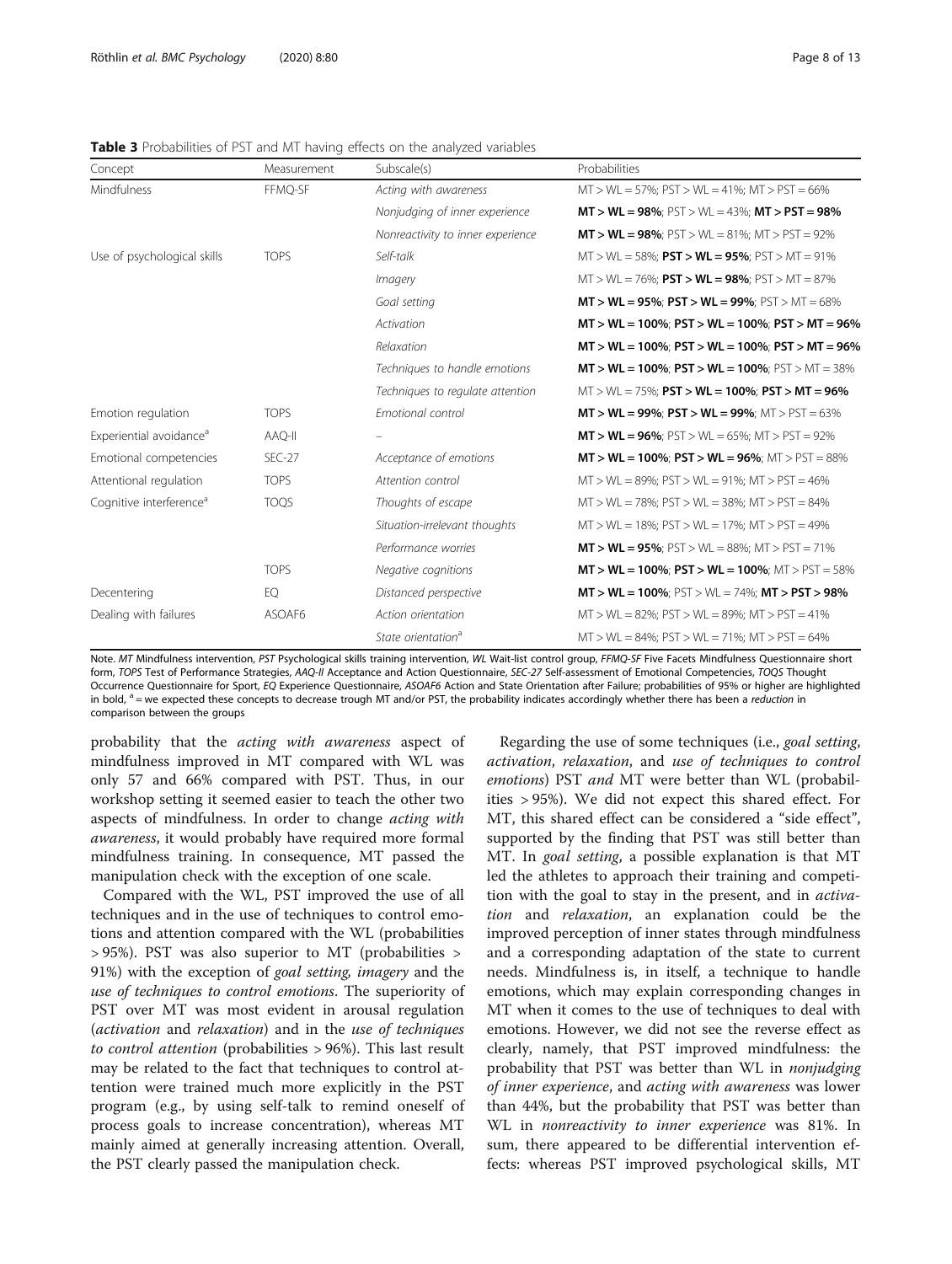<span id="page-8-0"></span>

improved mindfulness. However, we also saw a broad treatment effect especially for MT, which was indicated by the use of individual psychological techniques that were also improved in the MT.

The mean effect of PST on all psychological skills and use of techniques was .09 points on the Likert scale (scaled to the range of the Likert-scale, i.e., an increase of 9%). The mean effect of MT on all three aspects of mindfulness was .05. The lower number is due to the acting with awareness scale that did not show any changes.

#### Results and discussion: handling of emotions

Compared with WL, both MT and PST improved emotional control in training and competition (probabilities > 99%), but did not differ from each other (probability that MT was better than PST = 66%). The observed effect-posterior means were .07 for MT and .06 for PST. The emotional control scale of the TOPS essentially measures whether emotions interfere with athletic performance in training and competition. This can be interpreted as an example of the shared effect of different forms of mental training. Our results seem to show that athletes can reach the same goal (non-interference of emotions) using different strategies, i.e., mindfulness or the use of psychological strategies.

Compared with WL and PST, MT showed reduced experiential avoidance (probabilities > 92%). This made sense since mindfulness interventions aim to help people

to feel all experiences, including the unpleasant ones, without avoiding them. In PST, experiential avoidance was not addressed in the workshops, which explains the finding that the probability of a decreased experiential avoidance in PST compared with WL was only 65% and an observed effect-posterior mean of − 0.01.

MT was also clearly superior to WL when it came to the ability to accept emotions (probability > 99%), the probability that MT was superior to PST was not as big (88%). The results show that PST also improved the ability to accept emotions compared with the WL (probability = 96%). The improvement in acceptance in PST was probably another "side effect". This is underlined by the observed effect-posterior means (.12 for MT and .07 for PST). A possible explanation for these changes, although acceptance was not addressed during the PST intervention, could be group effects. For example, when participants in the workshops saw that other athletes had similar emotions to their own, they may have been able to see their own feelings as normal and have been more likely to accept them.

#### Results and discussion: attention and cognition

As expected, the two interventions did not differ regarding improvements in attention control in training and competition (probability that MT was better than PST = 46%), and the probability that the two interventions improved compared with WL was comparable: 89% for MT and 91% for PST. Therefore, compared with WL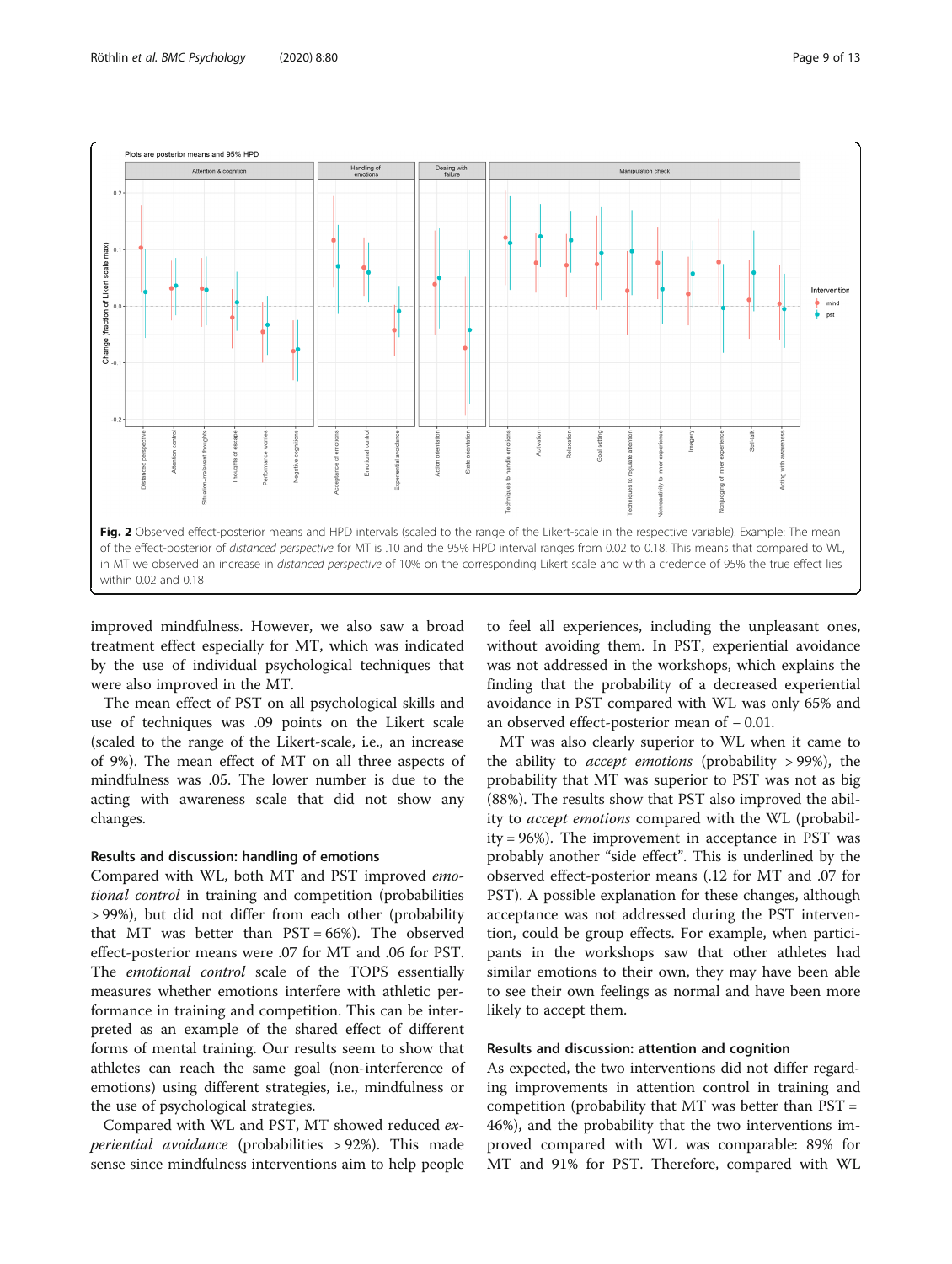both intervention groups showed improvements in attention control with about 90% probability. This is another example of the shared effect of different forms of mental training, and apparently, there are several ways to improve attention (PST and MT).

The results regarding cognitive interference were mixed. The probability that the interventions compared to the WL reduced interference by situationally irrelevant thoughts was only 18% or lower. The probability that MT reduced interference by thoughts of escape was 78% compared with WL, and 84% compared with PST. Results were clearer for interference by performance worries and negative cognitions. Here, the probability that MT improved these was higher than 95% compared with the WL and 71% higher compared with PST. The probability that PST improved performance worries and negative cognitions compared with WL was 88% and almost 100% respectively. Both MT and PST therefore appeared to have a shared effect on certain aspects of cognitive interference (i.e., worries and negative cognitions).

As expected, we also saw a clear pattern for the increase of decentering in favor of MT, i.e., MT was better than WL and PST (probabilities > 98%). MT seemed to help athletes to distance themselves more easily from internal processes such as thoughts or feelings. This is an important prerequisite for psychological flexibility, that is, the ability to pursue one's goals even when unpleasant thoughts and feelings are present [\[20](#page-11-0)]. Within attention and cognition, we see the greatest observed effectposterior means for negative cognitions (− .08 for MT and PST) and distanced perspective (.10 for MT).

#### Results and discussion: dealing with failures

The results for *action orientation*<sup>2</sup> show that the two interventions improved this with a probability of 82% (MT) and 89% (PST) compared with WL. The comparison of the two interventions indicated that the probability that PST was better than MT was only 59%. State orientation decreased in the MT compared with the WL with a probability of 84%, and the probability of a decrease in the PST compared with the WL was 71%. The comparison of the two interventions showed that the probability that MT was better than PST was only 64%. The observed effect-posterior means for action orientation were .04 in MT and .05 in PST; for state orientation they were − .07 in MT and − .04 in PST. The HPD interval was the largest for action orientation and state orientation, indicating more uncertainty about where the true effect lies. Thus, both interventions had a similar probability for effects on action and state orientation. This is yet another example of a shared effect of different forms of mental training.

#### **Discussion**

In this study, we investigated the effect of two forms of mental training on different psychological parameters relevant to athletic performance. It is the first RCT to include a mindfulness training intervention (MT), a psychological skills training intervention (PST) and a waitlist control group (WL). Both interventions passed the manipulation check, that is, MT led to an increase in mindfulness, and PST led to an increased use of psychological strategies in the respective sports. Both interventions had the expected positive effects on performancerelated factors, such as the handling of emotions and the control of attention. We found both differential and shared effects. By differential effects, we mean that only one of the two mental training forms was effective (i.e., led to changes) for a given outcome variable. By shared effects, we mean that both interventions were effective for a certain outcome variable. In some cases, we expected these shared effects, and in others, they occurred more in the form of "side effects." We have structured the discussion so that we first discuss shared effects that we expected, then shared effects that we did not expect and then differential effects.

As expected, we found shared effects in dealing with emotions, in attention control, and in dealing with mistakes. All concepts were assessed using self-report questionnaires. In detail, we found that both interventions led to an improved handling of emotions, which was indicated by our results that emotions were less likely to interfere with performance in training and competition. Both, MT and PST also led to an increase in attention control. This indicates that after these interventions athletes in training and competition were less distracted by internal or external events and better able to maintain their focus. The effect of improvement in attention control was somewhat lower in both interventions compared with the improved handling of emotions. Thus, it appeared that our interventions had a greater impact on the handling of emotions than on attention control. We also saw a tendency for improvements by the interventions regarding action vs. state orientation (the latter considered being less helpful), although the results were less clear than for the other variables. This may be related to the constructs of action vs. state orientation being less closely related to the interventions compared with the other outcome variables and were possibly influenced by other factors than mental training.

For some variables, we found shared effects that we did not expect. We called them "side effects," when both intervention groups showed effects, but the intervention group for which we expected the effect was still superior

 $2$ Only team sport players filled out the action and state orientation survey.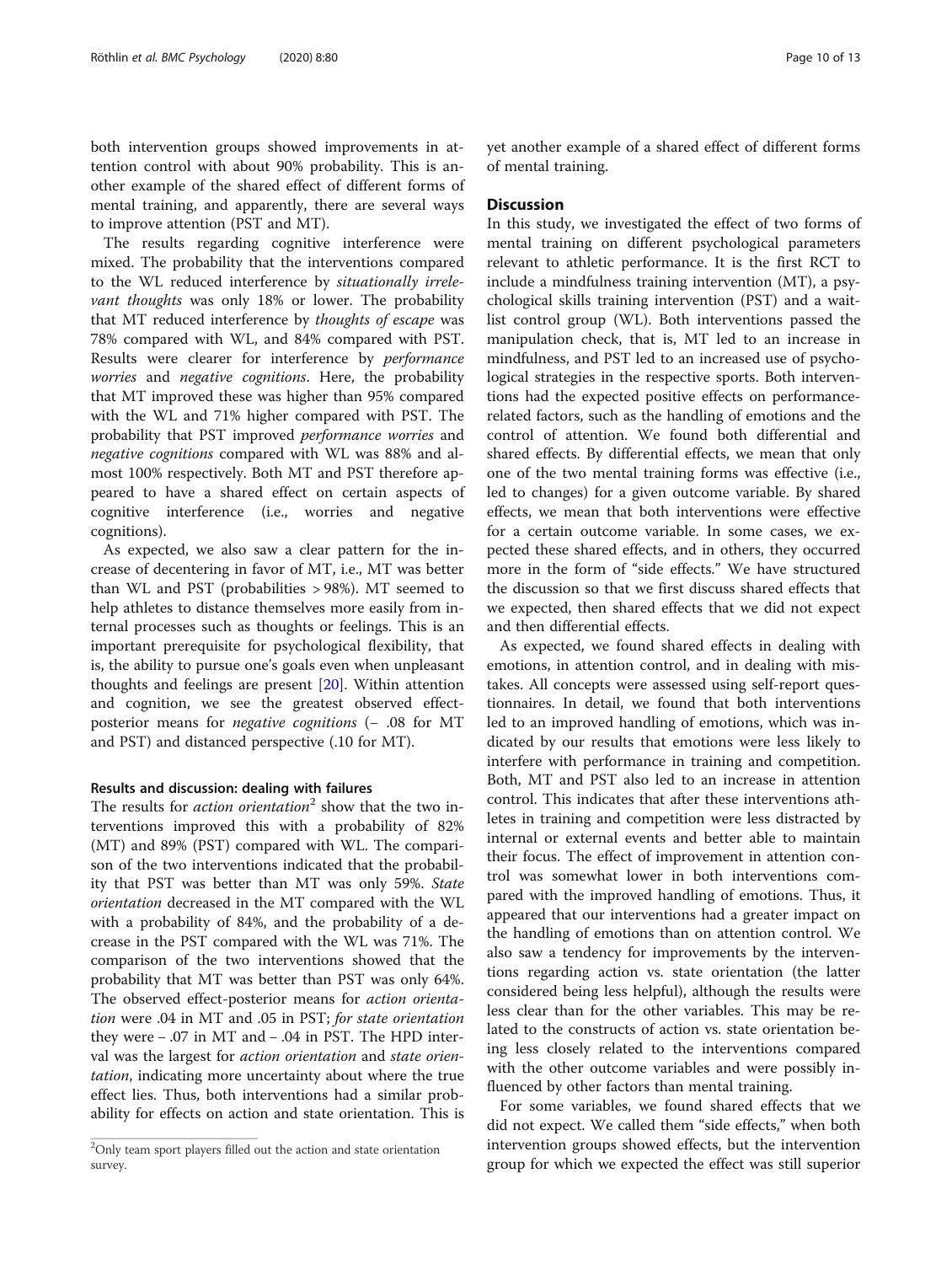to the other. Such "side effects" were the increased use of individual mental strategies (i.e., goal setting and arousal regulation) shown by the MT group, and the increased acceptance of emotions and, to a lesser extent, to not react automatically to inner experiences shown by the PST group. These results suggest that sport psychological interventions often seem to have effects that are not directly intended. Future research should investigate these effects in more detail. Psychotherapy research could serve as a model here. For some time, psychotherapy research has been investigating which factors, apart from the psychotherapeutic approach itself, influence the outcome of the therapy [\[27](#page-11-0)]. Common examples of such common factors are the therapeutic alliance, affective experiencing or patient engagement [\[37](#page-12-0)].

We found differential effects for some variables. For these variables, only one of the two interventions was effective. This was evident in the use of self-talk, where we only found effects for the PST. In contrast, we found differential effects in favor of MT in the ability to look at internal processes from a certain distance, without judging and without avoiding unpleasant processes. This clarity and acceptance of inner experiences seems to be fostered especially through MT. If these two processes prove to be particularly performance relevant in sport, sport psychologists are well advised to promote them in their interventions. However, further research is needed to highlight this possible impact. The differential effects we observed in this study were not surprising in that they were very close to the intervention itself. Future research could investigate whether there are other outcome variables on which various forms of mental training have differential effects. One such variable would be well-being. Mindfulness interventions seem to be more likely to have effects on well-being and other mental health parameters than psychological skills training interventions [\[18\]](#page-11-0).

The present study has certain limitations, the most important of which is study planning and implementation. As shown in the supplementary material, we were not able to implement everything as planned. It is particularly significant that we did not record specific indicators for physical performance. This means that we cannot determine whether the psychological variables being recorded and declared as relevant to performance really promote athletic performance. Future research should therefore not only include psychological variables but also indicators of athletic performance (objective measures as well as external and self-assessment of performance). In addition, our results solely rely on self-report data, which increases the risk of method biases [\[29](#page-11-0)]. While our study investigated which mental training works for which outcome, future research should additionally consider potential moderators. This would

mean to also investigate which mental training works for whom and under what circumstances. Future research should also examine how meaningful changes such as the ones we observed are, either by evaluating the subjective athletes' perspective or by comparing changes in psychological variables to changes in objective performance data. A disadvantage of conducting the workshop in the way we did was that our method proved to be very time-consuming and was limited regarding time and place. It would be instructive to examine alternative forms of interventions that do not have these disadvantages, for example, forms of online interventions [\[35](#page-12-0)].

#### Conclusion

We conclude that both forms of mental training lead to expected changes in performance-relevant psychological factors. The results of our study suggest that different paths may lead to the desired outcomes, and accordingly, both forms of mental training seem justified. Both interventions enhanced attention control, handling of emotions, and the functional behavior after failure. MT seems to have advantages over PST when it comes to a distanced perspective to once inner experience (i.e., defusion) and to less avoidance and more exposure of emotions. Sport psychologists may not ask themselves whether they should do either mindfulness or psychological skills training. Instead, they should consider the demands of the respective sport as well as which outcome they want to target and choose the most appropriate interventions based on empirical evidence, their personal training and their and the athletes preferences.

#### Supplementary information

Supplementary information accompanies this paper at [https://doi.org/10.](https://doi.org/10.1186/s40359-020-00449-7) [1186/s40359-020-00449-7](https://doi.org/10.1186/s40359-020-00449-7).

#### Additional file 1.

#### Abbreviations

AAQ-II: Acceptance and Action Questionnaire; BSI: Brief Symptom Inventory; DSS: Decentering Scale for Sport; EQ: Experience Questionnaire; FFMQ-SF: Five Facets Mindfulness Questionnaire Short Form; MT: Mindfulness training intervention; PST: Psychological skills training intervention; RCT: Randomized controlled trial; SEC-27: Self-Assessment of Emotional Competencies; TOPS: Test of Performance Strategies; TOQS: Thought Occurrence Questionnaire for Sport; WL: Wait-list control group

#### Acknowledgements

Not Applicable.

Authors' contributions PR and SH constructed the design of the study and drafted the manuscript. ST conducted the statistical analysis. MGH and DB assisted in the construction of the design of the study and revision of the manuscript. The authors contributed to refinement of the paper and approved the final manuscript.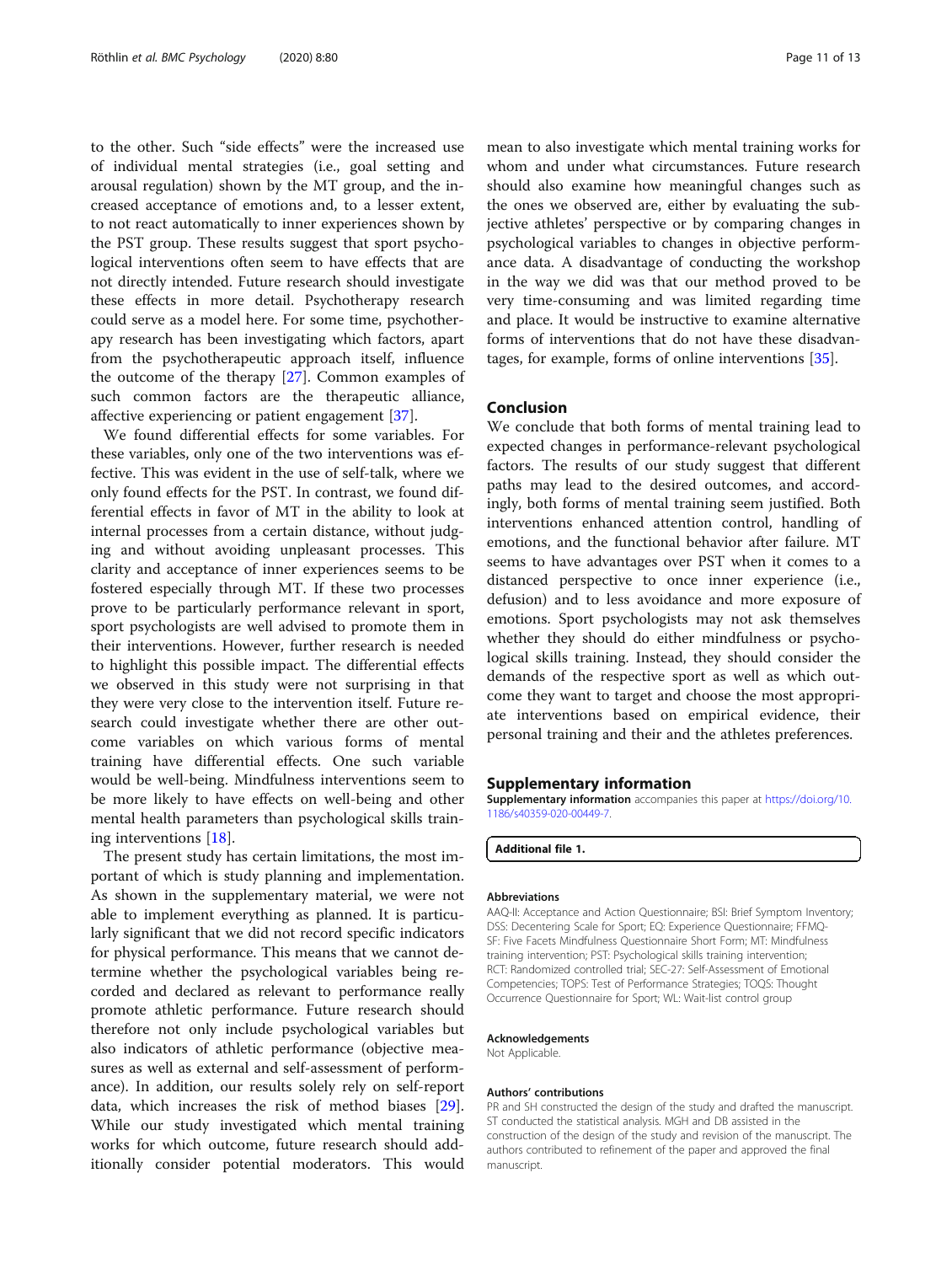#### <span id="page-11-0"></span>Funding

The proposed study was funded by the Swiss National Science Foundation (governmental funding). The study design and planned data collection underwent peer review by the funding body. The funding body had no involvement in data analysis, interpretation of data and writing the manuscript.

#### Availability of data and materials

The data is available from the corresponding author on reasonable request.

#### Ethics approval and consent to participate

The study was approved by the ethics committee of the Swiss Federal Institute of Sport, SFISM. The study was conducted in accordance with APA ethical guidelines. Prior to the study, all participants provided written informed consent for participation and for the anonymous publication of their data. Confidentiality and anonymity were assured.

#### Consent for publication

Not Applicable

#### Competing interests

The authors declare that they have no competing interests.

#### Author details

<sup>1</sup>Swiss Federal Institute of Sport, Alpenstrasse 18, CH-2532 Magglingen, Switzerland. <sup>2</sup>Institute for Psychology, University of Bern, Bern, Switzerland.<br><sup>3</sup>Compatence Conter Baychosomatic, Inselantal Bern, Switzerland. <sup>3</sup>Competence Center Psychosomatic, Inselspital, Bern, Switzerland.

#### Received: 10 March 2020 Accepted: 22 July 2020 Published online: 06 August 2020

#### References

- 1. Beckmann J. Fragebogen zur Handlungskontrolle im sport (HOSP). München: TUM; 2003.
- Beckmann J, Kazén M. Action and state orientation and the performance of the top athletes. In: Kuhl J, Beckmann J, editors. Volition and personality. Action versus state orientation. Göttingen: Hogrefe & Huber Publishers; 1994. p. 439–51.
- 3. Bergman AL, Christopher MS, Bowen S. Changes in facets of mindfulness predict stress and anger outcomes for police officers. Mindfulness. 2016;7(4): 851–8. <https://doi.org/10.1007/s12671-016-0522-z>.
- 4. Berking M, Znoj H. Entwicklung und Validierung eines Fragebogens zur standardisierten Selbsteinschätzung emotionaler Kompetenzen. Z Psychiatr Psychol Psychother. 2008;56:141–52. [https://doi.org/10.1024/1661-4747.56.2.141.](https://doi.org/10.1024/1661-4747.56.2.141)
- Birrer D, Morgan G. Psychological skills training as a way to enhance an athlete's performance in high-intensity sports. Scand J Med Sci Sports. 2010; 20:78–87. [https://doi.org/10.1111/j.1600-0838.2010.01188.x.](https://doi.org/10.1111/j.1600-0838.2010.01188.x)
- 6. Birrer D, Röthlin P. Riding the third wave: CBT and mindfulness-based interventions in sport psychology. In: Zizzi SJ, Andersen MB, editors. Being mindful in sport and exercise psychology. Morgantown: FiT; 2017. p. 101–22.
- 7. Birrer D, Röthlin P, Morgan G. Mindfulness to enhance athletic performance: theoretical considerations and possible impact mechanisms. Mindfulness. 2012;3(3):235–46. [https://doi.org/10.1007/s12671-012-0109-2.](https://doi.org/10.1007/s12671-012-0109-2)
- 8. Birrer D, Röthlin P, Ruchti E. Zwischenbericht zur Validierung des TOPS-D2. Unveröffentlichtes Manuskript. Magglingen: Bundesamt für Sport; 2011.
- 9. Bohlmeijer E, Peter M, Fledderus M, Veehof M, Baer R. Psychometric properties of the five facet mindfulness questionnaire in depressed adults and development of a short form. Assessment. 2011;18(3):308–20. [https://](https://doi.org/10.1177/1073191111408231) [doi.org/10.1177/1073191111408231.](https://doi.org/10.1177/1073191111408231)
- 10. Bond FW, Hayes SC, Baer RA, Carpenter K, Orcutt HK, Waltz T, et al. Preliminary psychometric properties of the acceptance and action questionnaire-II: a revised measure of psychological flexibility and acceptance. Behav Ther. 2011;42(4):676–88. [https://doi.org/10.1016/j.beth.](https://doi.org/10.1016/j.beth.2011.03.007) [2011.03.007.](https://doi.org/10.1016/j.beth.2011.03.007)
- 11. Bühlmayer L, Birrer D, Röthlin P, Faude O, Donath L. Effects of mindfulness practice on performance-relevant parameters and performance outcomes in sports: a meta-analytical review. Sports Med. 2017;47(11):2309–21. [https://](https://doi.org/10.1007/s40279-017-0752-9) [doi.org/10.1007/s40279-017-0752-9](https://doi.org/10.1007/s40279-017-0752-9).
- 12. Chiesa A, Calati R, Serretti A. Does mindfulness training improve cognitive abilities? A systematic review of neuropsychological findings. Clin Psychol Rev. 2011;31:449–64. <https://doi.org/10.1016/j.cpr.2010.11.003>.
- 13. Christopher MS, Neuser NJ, Michael PG, Baitmangalkar A. Exploring the psychometric properties of the five facet mindfulness questionnaire. Mindfulness. 2012;3(2):124–31. [https://doi.org/10.1007/s12671-011-0086-x.](https://doi.org/10.1007/s12671-011-0086-x)
- 14. Fresco DM, Moore MT, van Dulmen MH, Segal ZV, Ma SH, Teasdale JD, et al. Initial psychometric properties of the experiences questionnaire: validation of a self-report measure of decentering. Behav Ther. 2007;38(3):234–46. <https://doi.org/10.1016/j.beth.2006.08.003>.
- 15. Gardner FL, Moore ZE. A mindfulness-acceptance-commitment-based approach to athletic performance enhancement: theoretical considerations. Behav Ther. 2004;35:707–23. [https://doi.org/10.1016/S0005-7894\(04\)80016-9.](https://doi.org/10.1016/S0005-7894(04)80016-9)
- 16. Gecht J, Kessel R, Mainz V, Gauggel S, Drueke B, Scherer A, et al. Measuring decentering in self-reports: psychometric properties of the experiences questionnaire in a German sample. Psychother Res. 2014;24(1):67–79. [https://doi.org/10.1080/10503307.2013.821635.](https://doi.org/10.1080/10503307.2013.821635)
- 17. Gross JJ. Emotion regulation. In: Lewis M, Haviland-Jones JM, Barrett LF, editors. Handbook of emotions. New York: The Guilford Press; 2008.
- 18. Gross M, Moore ZE, Gardner FL, Wolanin AT, Pess R, Marks DR. An empirical examination comparing the mindfulness-acceptance-commitment approach and psychological skills training for the mental health and sport performance of female student athletes. Int J Sport Exercise Psychol. 2018; 16(4):431–51. [https://doi.org/10.1080/1612197X.2016.1250802.](https://doi.org/10.1080/1612197X.2016.1250802)
- 19. Hardy L, Jones G, Gould D. Understanding psychological preparation for sport: theory and practice of elite performers. Hoboken: Wiley; 1996.
- 20. Hayes SC. Acceptance and commitment therapy, relational frame theory, and the third wave of behavioral and cognitive therapies. Behav Ther. 2004; 35(4):639–65. [https://doi.org/10.1016/S0005-7894\(04\)80013-3.](https://doi.org/10.1016/S0005-7894(04)80013-3)
- 21. Hayes SC, Strosahl K, Wilson KG. Acceptance and commitment therapy: an experiential approach to behavior change. New York: Guilford; 1999.
- 22. Henriksen K. The values compass: helping athletes act in accordance with their values through functional analysis. J Sport Psychol Action. 2019;10(4): 199–207. <https://doi.org/10.1080/21520704.2018.1549637>.
- 23. Jeffreys H. Theory of probability. 3rd ed. New York: Oxford University Press; 1961.
- 24. Josefsson T, Ivarsson A, Gustafsson H, Stenling A, Lindwall M, Tornberg R, et al. Effects of mindfulness-acceptance-commitment (MAC) on sport-specific dispositional mindfulness, emotion regulation, and self-rated athletic performance in a multiple-sport population: an RCT study. Mindfulness. 2019; 10(8):1518–29. [https://doi.org/10.1007/s12671-019-01098-7.](https://doi.org/10.1007/s12671-019-01098-7)
- 25. Kabat-Zinn J. Mindfulness-based interventions in context: past, present, and future. Clin Psychol Sci Pract. 2003;10:144–56. [https://doi.org/10.1093/clipsy.](https://doi.org/10.1093/clipsy.bpg016) [bpg016.](https://doi.org/10.1093/clipsy.bpg016)
- 26. Kröhler A, Berti S. Taking action or thinking about it? State orientation and rumination are correlated in athletes. Front Psychol. 2019;10:576. [https://doi.](https://doi.org/10.3389/fpsyg.2019.00576) [org/10.3389/fpsyg.2019.00576](https://doi.org/10.3389/fpsyg.2019.00576).
- 27. McAleavey AA, Castonguay LG. The process of change in psychotherapy: Common and unique factors. In Psychotherapy research. Springer; 2015. pp. 293-310.
- 28. Moore ZE. Toward the development of an evidence based practice of sport psychology: a structured qualitative study of performance enhancement interventions; 2003. La Salle University.
- 29. Podsakoff PM, MacKenzie SB, Lee J-Y, Podsakoff NP. Common method biases in behavioral research: a critical review of the literature and recommended remedies. J Appl Psychol. 2003;88(5):879. [https://doi.org/10.](https://doi.org/10.1037/0021-9010.88.5.879) [1037/0021-9010.88.5.879](https://doi.org/10.1037/0021-9010.88.5.879).
- 30. Röthlin P, Birrer D. Mental training in group settings: intervention protocols of a mindfulness and acceptance-based and a psychological skills training program. J Sport Psychol Action. 2019:1–12. [https://doi.org/10.1080/](https://doi.org/10.1080/21520704.2018.1557771) [21520704.2018.1557771.](https://doi.org/10.1080/21520704.2018.1557771)
- 31. Röthlin P, Birrer D, Horvath S, grosse Holtforth, M. Psychological skills training and a mindfulness-based intervention to enhance functional athletic performance: design of a randomized controlled trial using ambulatory assessment. BMC Psychology. 2016;4(39). [https://doi.org/10.](https://doi.org/10.1186/s40359-016-0147-y) [1186/s40359-016-0147-y.](https://doi.org/10.1186/s40359-016-0147-y)
- 32. Röthlin P, Horvath S, Birrer D, Güttinger L, Grosse Holtforth M. Kognitive Interferenz im sport - Validierung einer deutschsprachigen version des "thoughts Occurence questionnaires sport" (TOQS). Diagnostica. 2017;63: 112–21. <https://doi.org/10.1026/0012-1924/a000167>.
- 33. Salvatier J, Wiecki TV, Fonnesbeck C. Probabilistic programming in python using PyMC3. PeerJ Comput Sci. 2016;2:e55. <https://doi.org/10.7717/peerj-cs.55>.
- 34. Schmid J, Birrer D, Kaiser U, Seiler R. Psychometrische Eigenschaften einer deutschsprachigen adaptation des test of performance strategies (TOPS). Zeitschrift Fur Sportpsychologie. 2010;17:50–62. [https://doi.org/10.1026/](https://doi.org/10.1026/1612-5010/a000008) [1612-5010/a000008](https://doi.org/10.1026/1612-5010/a000008).